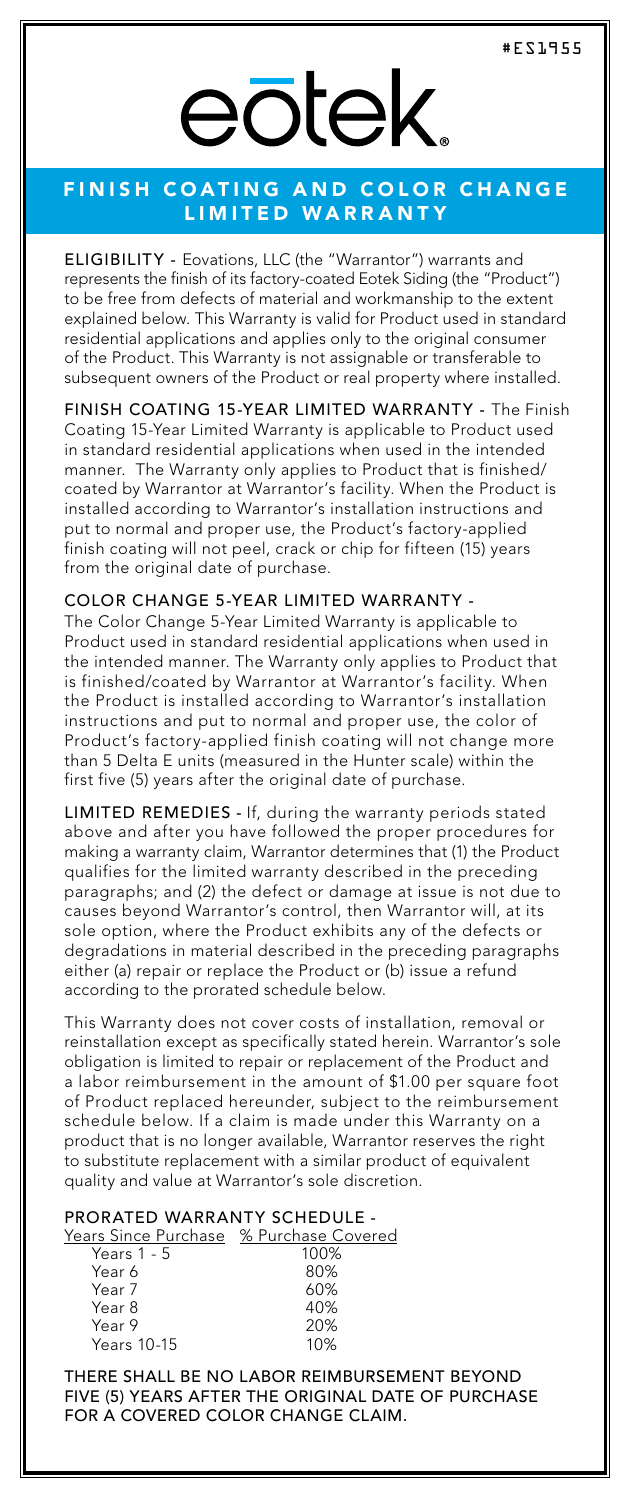#### LIMITATIONS ON WARRANTY -

The Warranty does not apply to any product that:

- Is damaged by physical abuse, acts of God, acts of war, or exposure to acid rain or other chemical or biological factors.
- Has not been installed or maintained in accordance with Warrantor's installation and maintenance instructions.
- Has been abused or placed under or subjected to abnormal residential use conditions.
- Has been used, modified or otherwise treated in any manner other than as intended by Warrantor.
- Has been subjected to uneven weathering and sunlight exposure.
- Has been subjected to unusual heat sources (including outdoor grills and reflections from windows or foil sheathing).
- Has been damaged from failure, settlement or damage to walls, surfaces or structures to which the product is applied.

Failure to follow any restrictions or warnings supplied with the Product shall make the Warranty null and void and of no further effect. Warrantor reserves the right to investigate any claim and to inspect any product for which a claim is made. Any construction or use of this product must be in accordance with all local zoning and/or building codes.

The Consumer assumes all risk and liability associated with the installation or use of this product.

Some states do not allow limitations on how long an implied warranty lasts and/or do not allow the exclusion of incidental or consequential damages, so the above limitations and exclusions may not apply to you. This Warranty gives you specific legal rights, and you may also have other rights that vary from state to state.

WARRANTOR SHALL NOT BE LIABLE FOR ANY INCIDENTAL OR CONSEQUENTIAL DAMAGES ARISING OUT OF THE USE OR OWNERSHIP OF THIS PRODUCT. The limited warranties expressly provided in this document are the only warranties given on the Product, and are in lieu of all other warranties.

CLAIM PROCEDURE - To make a claim under this Warranty to receive replacement product or a prorated refund, the original owner must, within 90 days of actual or constructive notice of damage covered by this Warranty, do the following:

1. Prepare a letter that includes the following information:

- a. A list of the number of pieces and the size of each piece for which the claim is made.
- b. Proof of Purchase of the product, as shown on the original invoice.
- c. Proof of Warranty, as evidenced by the original product label, or a copy of the mark on the product.
- 2. Mail the above information to:

 EOVATIONS, LLC WARRANTY INFORMATION 2801 EAST BELTLINE NE GRAND RAPIDS, MI 49525

THERE ARE NO OTHER WARRANTIES THAT EXTEND BEYOND THE DESCRIPTION ON THE FACE HEREOF. WARRANTOR DOES NOT MAKE ANY IMPLIED WARRANTY OF MERCHANTABILITY OR FITNESS OF THE PRODUCT FOR A PARTICULAR PURPOSE.

5 Meadowcraft Parkway, Selma, Alabama 36701 Eotek.com Eotek is a registered trademark of Eovations, LLC. ©2015 Universal Forest Products, Inc. All rights reserved. 8324\_5/15